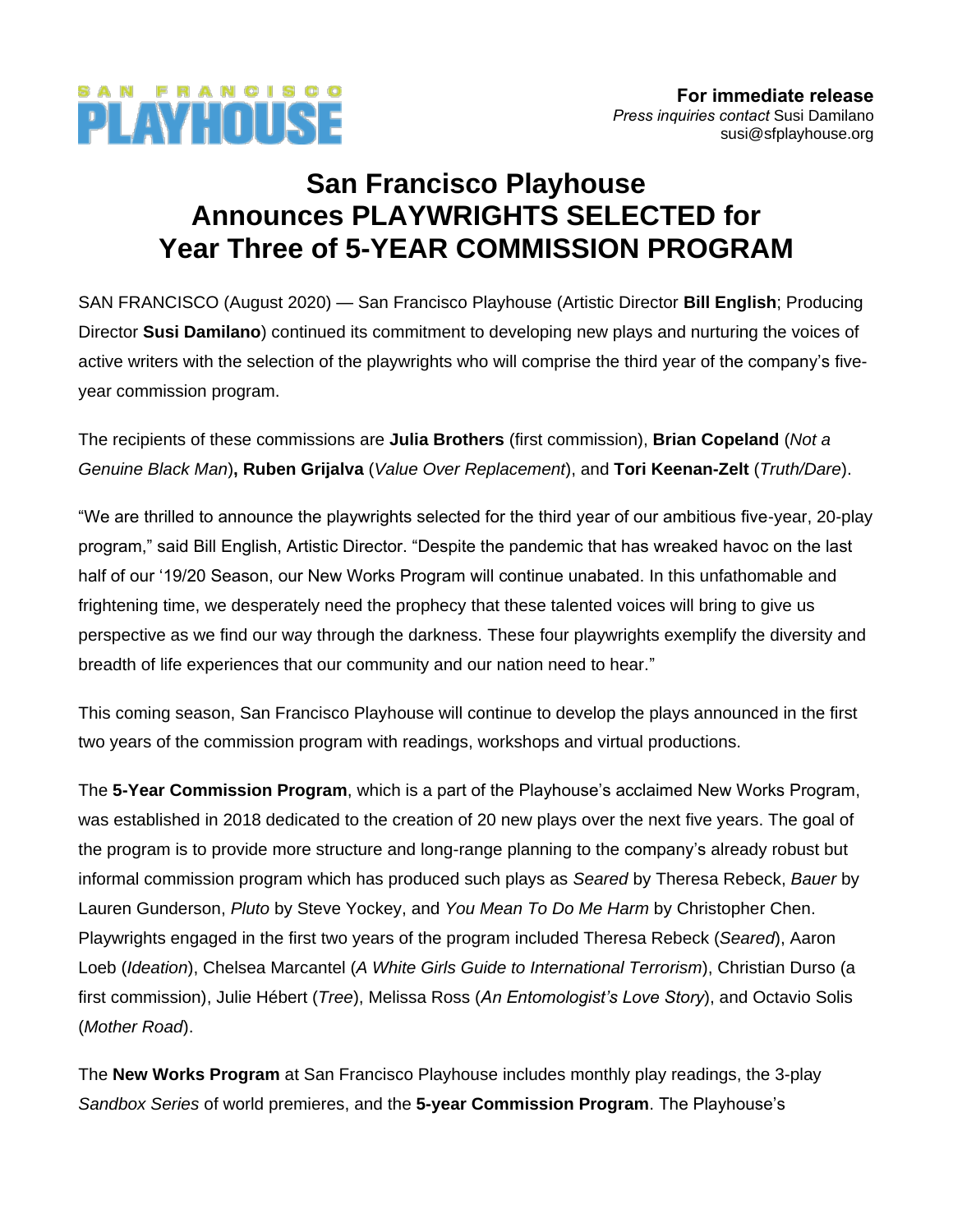### **SAN FRANCISCO PLAYHOUSE 5-Year Commission Program**

commitment to new works has been honored by grants from the National Endowment for the Arts, The Edgerton Foundation, The Biller Foundation, The Zellerbach Foundation, The Hewlet and Gerbode Foundations and the American Theatre Wing. The program has achieved significant critical and commercial milestones: two Will Glickman Awards in the past four years; the *Sandbox Series* smash hit *Ideation,* which recently completed a successful Off-Broadway engagement in New York City; and George Brant's *Grounded,* which went on to international acclaim after its Sandbox premiere.

#### **ABOUT THE PLAYWRIGHTS**



**Julia Brothers** most recently performed in *Dance Nation* at San Francisco Playhouse, after performing here as Robyn in *The Roommate* and Sue in *Abigail's Party*. Recent credits: God in the Kilbane's rock opera, *Weightless,* directed by Becca Wolff, at The Public Theatre's Under The Radar Festival, ACT's The Strand Theatre and Z Space; Arthur Miller in Jeremy Tiang's *Salesman* in the Rough Cut Festival at LPAC; and Frances in *The Breath of Life* at Portland Center Stage. Broadway: *Relatively Speaking* – *George Is Dead* by Elaine May (directed by John Turturro). Off-Broadway: *Clever Little Lies* by Joe DiPietro at Westside Arts. Regional: Walter Anderson's *The Trial Of Donna Caine* at George Street Playhouse. *Women In Jeopardy* at

GEVA, *Be Aggressive, Ambition Facing West, Other Desert Cities* at TheatreWorks Silicon Valley; and *Seagull* (as adapted by Libby Appel), *Magic Forest Farm* and *Fortune* at Marin Theatre Company, among others. Julia is a company member of The B Street Theatre and SF Playground; and an Artistic Associate at Merrimack Repertory Theatre and Arizona Theatre Company. A Recipient of several regional theatre awards, Julia was also named MVP for Theatre by the SF Chronicle.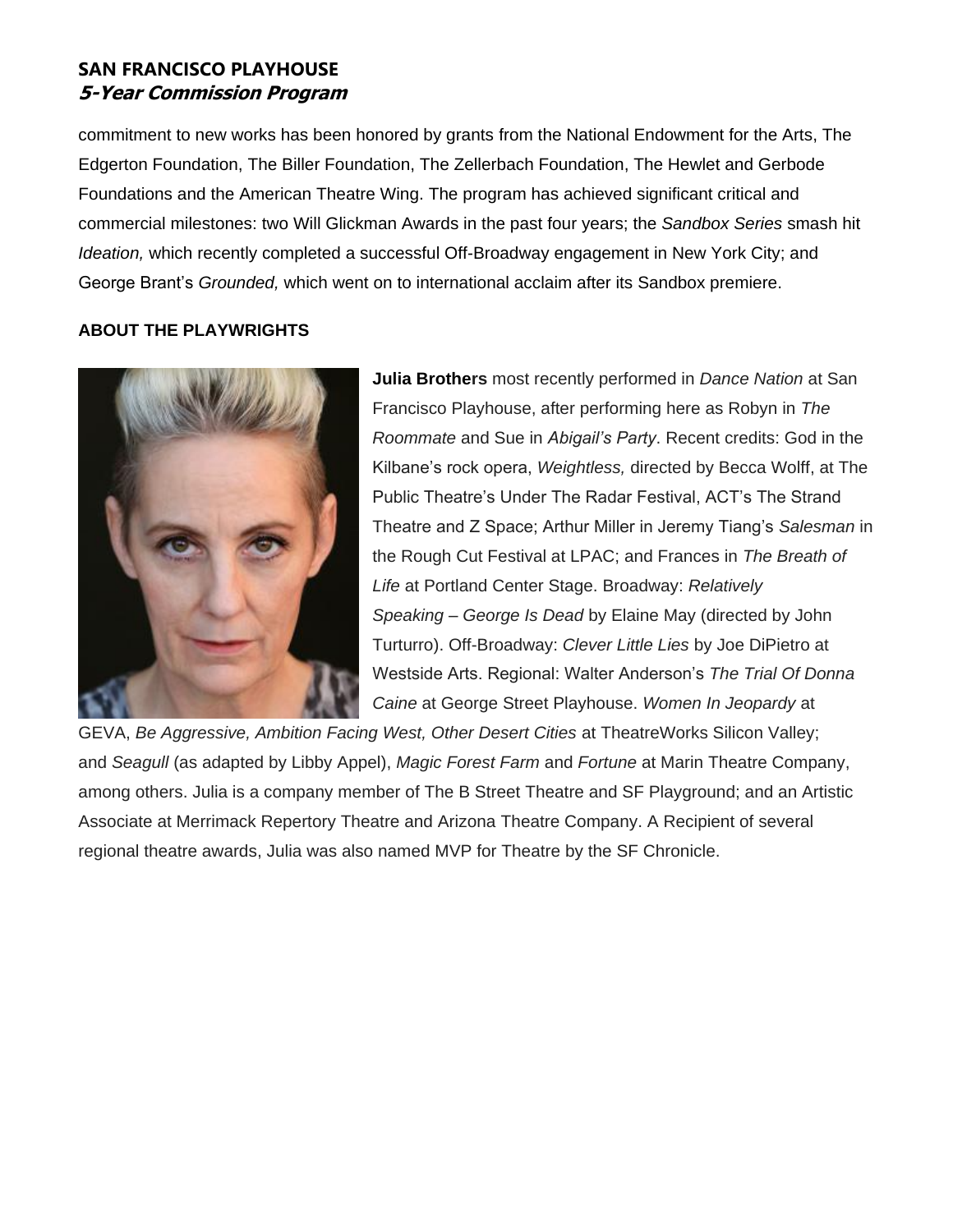## **SAN FRANCISCO PLAYHOUSE 5-Year Commission Program**



**Brian Copeland** is an award-winning actor, comedian, author, playwright, television and radio talk show host based in the San Francisco Bay Area. He began his career in standup at the tender age of 18 performing in comedy venues in San Francisco. Soon he was traveling the country opening for such legendary performers as Smokey Robinson, Aretha Franklin, Dionne Warwick, Ray Charles, The Temptations, Natalie Cole, Julio Iglesias, Ringo Starr and Gladys Knight. Copeland performed his brand of biting, cutting edge social commentary in venues including the Universal Amphitheater and Constitution Hall in Washington, D.C.

In 2004, Copeland debuted his first one-man play, *Not a Genuine* 

*Black Man* at the Marsh in San Francisco. The play explored his childhood experiences as a member of one of the only African American families living in the then 94% white suburb of San Leandro, California. His tale of laughter, tears, and sociology went on to become the longest-running solo show in San Francisco theatrical history with over 800 performances. The show has been performed in over 30 cities, including a critically acclaimed run Off-Broadway. The play is currently in television series development. In 2006, Copeland published a best-selling book based on *Genuine* that is now required reading in several high schools and colleges across the country. The book was the 2009 pick for Silicon Valley Reads, a library-based program in which all of Santa Clara County reads the same book simultaneously.

To date, he has written and performed three subsequent critically acclaimed solo plays including *The Waiting Period* (2015 Theater Bay Area Award for Outstanding Production of a Solo Play), the hit Christmas show *The Jewelry Box* and *The Scion* (PBS affiliate KQED's Best New Play of 2014). His new play, *Grandma & Me: An Ode to Single Parents*, debuted in 2019.

In addition to his stage work, Copeland is a fixture in Bay Area broadcasting, where he has hosted programs on just about every television station, including KTVU (a five-year stint as cohost of Mornings on 2), ABC7 (host of the Emmy award-winning 7Live) and KNTV (the hit 2015 late night special *Now Brian Copeland*). He has also performed on MTV, A&E, NBC, VH1 and Comedy Central.